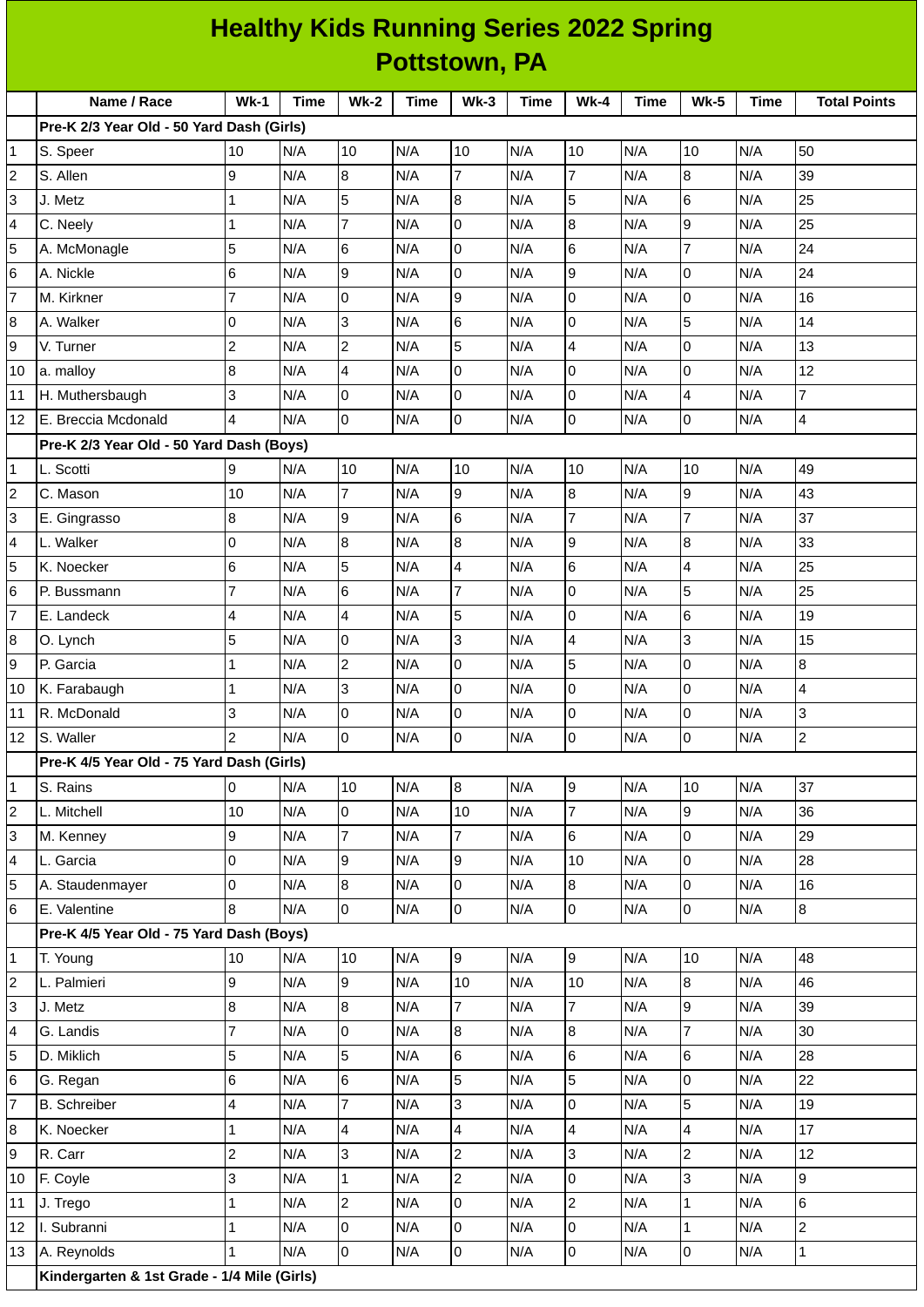## **Healthy Kids Running Series 2022 Spring Pottstown, PA**

| $\mathbf{1}$            | P. Loughin                                 | 8              | 01:43 | l9             | 01:47 | 10             | 01:40 | 10                       | 01:39 | 10             | 01:35 | 47             |
|-------------------------|--------------------------------------------|----------------|-------|----------------|-------|----------------|-------|--------------------------|-------|----------------|-------|----------------|
| $\overline{\mathbf{c}}$ | K. Noecker                                 | 10             | 01:41 | $\, 8$         | 01:58 | $\bf{8}$       | 01:45 | 9                        | 01:41 | 9              | 01:36 | 44             |
| 3                       | S. Miklich                                 | $\overline{7}$ | 01:45 | 10             | 01:43 | 9              | 01:44 | $\bf{8}$                 | 01:45 | 8              | 01:41 | 42             |
| 4                       | E. Palmieri                                | 10             | 01:41 | 0              | N/A   | $\,6$          | 02:01 | 6                        | 01:55 | 5              | 01:53 | 27             |
| 5                       | C. WILSON                                  | 3              | 02:02 | 7              | 01:59 | 0              | N/A   | $\overline{7}$           | 01:52 | $\overline{7}$ | 01:47 | 24             |
| 6                       | A. McMonagle                               | $\overline{7}$ | 01:45 | $6\phantom{a}$ | 02:01 | $\mathsf{O}$   | N/A   | $\overline{2}$           | 02:02 | 4              | 01:54 | 19             |
| $\overline{7}$          | M. Filler                                  | $\mathsf 0$    | N/A   | 5              | 02:05 | $\overline{7}$ | 01:56 | $\overline{\mathcal{A}}$ | 01:59 | 3              | 01:57 | 19             |
| 8                       | E. Turner                                  | $\mathbf{1}$   | 02:07 | 3              | 02:10 | 5              | 02:05 | $\mathbf{1}$             | 02:03 | 6              | 01:50 | 16             |
| 9                       | C. Kenney                                  | $\overline{c}$ | 02:04 | $\overline{4}$ | 02:09 | $\mathbf{1}$   | 02:15 | $\overline{\mathbf{4}}$  | 01:59 | $\overline{c}$ | 02:02 | 13             |
| 10                      | M. Allen                                   | 4              | 01:57 | 2              | 02:11 | 4              | 02:13 | $\mathbf 1$              | 02:05 | $\mathbf 1$    | 02:08 | 12             |
| 11                      | S. Meredith                                | 5              | 01:55 | $\mathsf 0$    | N/A   | $\mathsf 0$    | N/A   | 5                        | 01:56 | 0              | N/A   | $10\,$         |
| 12                      | A. Amy                                     | 1              | 02:15 | $\mathbf{1}$   | 02:24 | 3              | 02:14 | $\mathbf{1}$             | 02:14 | $\mathbf 1$    | 02:15 | $\overline{7}$ |
| 13                      | S. Chidawu                                 | $\mathbf 1$    | 02:24 | 1              | 02:20 | $\mathbf 1$    | 02:28 | $\mathbf 1$              | 02:22 | $\mathbf 1$    | 02:18 | 5              |
| 14                      | M. Fauth                                   | $\mathbf{1}$   | 02:24 | $\mathbf{1}$   | 02:27 | $\mathbf{1}$   | 02:35 | $\mathbf{1}$             | 02:30 | $\mathbf 1$    | 02:27 | 5              |
| 15                      | A. Bussmann                                | $\mathsf 0$    | N/A   | $\mathbf{1}$   | 02:21 | $\overline{c}$ | 02:16 | $\overline{0}$           | N/A   | $\mathbf 1$    | 02:14 | 4              |
| 16                      | L. Subranni                                | $\mathbf{1}$   | 02:12 | $\mathbf{1}$   | 02:23 | 0              | N/A   | 0                        | N/A   | $\mathbf 1$    | 02:16 | 3              |
| 17                      | J. Nickle                                  | 1              | 02:09 | $\mathbf{1}$   | 02:18 | $\mathbf 0$    | N/A   | $\mathbf{1}$             | 02:15 | 0              | N/A   | 3              |
| 18                      | J. Waller                                  | $\mathbf{1}$   | N/A   | 0              | N/A   | $\mathsf 0$    | N/A   | 0                        | N/A   | $\mathbf{1}$   | 02:37 | $\overline{c}$ |
| 19                      | A. Reinhart                                | $\mathbf{1}$   | 02:07 | $\overline{0}$ | N/A   | $\mathsf 0$    | N/A   | 0                        | N/A   | 0              | N/A   | $\mathbf{1}$   |
|                         | Kindergarten & 1st Grade - 1/4 Mile (Boys) |                |       |                |       |                |       |                          |       |                |       |                |
| 1                       | K. Sparks                                  | 10             | 01:41 | $\overline{9}$ | 01:35 | 10             | 01:45 | 9                        | 01:45 | 9              | 01:36 | 47             |
| $\overline{c}$          | H. Rains                                   | 4              | 01:58 | 10             | 01:34 | 9              | 01:49 | 10                       | 01:39 | $10\,$         | 01:32 | 43             |
| 3                       | B. Metz                                    | $\, 8$         | 01:52 | $6\phantom{.}$ | 01:50 | $\overline{7}$ | 01:58 | $\overline{7}$           | 02:02 | $\overline{7}$ | 01:50 | 35             |
| 4                       | M. Schreiber                               | 9              | 01:49 | 8              | 01:48 | 8              | 01:56 | 0                        | N/A   | 8              | 01:37 | 33             |
| 5                       | Q. Whitton                                 | 4              | 01:58 | $\overline{4}$ | 01:57 | 3              | 02:06 | 6                        | 02:05 | 6              | 01:59 | 23             |
| 6                       | G. Cloutier                                | $\, 8$         | 01:52 | 7              | 01:49 | $\overline{0}$ | N/A   | 8                        | 01:53 | 0              | N/A   | 23             |
| $\overline{7}$          | M. Snyder                                  | $\mathbf{1}$   | 02:31 | 5              | 01:51 | $\overline{7}$ | 01:58 | $\overline{c}$           | 02:47 | 4              | 02:02 | 19             |
| 8                       | E. Matthews                                | 5              | 01:54 | $\mathbf{1}$   | 02:43 | 5              | 02:04 | 5                        | 02:09 | $\mathbf 1$    | 02:09 | 17             |
| 9                       | T. Bussmann                                | $\mathbf{1}$   | 02:21 | $\overline{3}$ | 02:01 | 5              | 02:04 | $\overline{0}$           | N/A   | 5              | 02:00 | 14             |
| 10                      | A. Scotti                                  | $\mathbf{1}$   | 02:21 | $\mathbf{1}$   | 02:09 | $\mathbf{1}$   | 02:29 | $\overline{4}$           | 02:12 | 3              | 02:04 | 10             |
| 11                      | D. Carr                                    | $\mathbf{1}$   | 02:02 | $\overline{2}$ | 02:02 | $\mathbf{1}$   | 02:16 | 3                        | 02:13 | $\mathbf{1}$   | 02:20 | 8              |
| 12                      | S. Gingrasso                               | $\overline{c}$ | 02:01 | $\mathbf{1}$   | 02:37 | $\mathbf{1}$   | 02:58 | $\mathbf{1}$             | 02:58 | $\mathbf{1}$   | 03:33 | 6              |
| 13                      | C. Landeck                                 | $\mathbf{1}$   | 02:03 | $\mathbf{1}$   | 02:20 | $\overline{c}$ | 02:18 | 0                        | N/A   | $\overline{2}$ | 02:08 | 6              |
| 14                      | J. Santiago                                | $6\phantom{a}$ | 01:53 | 0              | N/A   | $\overline{0}$ | N/A   | $\boldsymbol{0}$         | N/A   | 0              | N/A   | 6              |
|                         | 2nd & 3rd Grade - 1/2 Mile (Girls)         |                |       |                |       |                |       |                          |       |                |       |                |
| $\mathbf{1}$            | P. Loughin                                 | 10             | 03:28 | 10             | 04:02 | 10             | 03:42 | 10                       | 03:37 | 10             | 03:26 | 50             |
| 2                       | A. Kline                                   | 9              | 03:41 | 0              | N/A   | 9              | 03:50 | 9                        | 03:48 | 9              | 03:57 | 36             |
| 3                       | E. Knier                                   | 6              | 04:28 | 6              | 04:47 | $\,6$          | 04:47 | 0                        | N/A   | 8              | 04:37 | 26             |
| 4                       | A. Allen                                   | 4              | 05:37 | 0              | N/A   | 5              | 05:25 | $\overline{7}$           | 04:33 | $\overline{7}$ | 04:45 | 23             |
| 5                       | C. Nickle                                  | $\overline{7}$ | 04:12 | 7              | 04:38 | $\overline{0}$ | N/A   | 6                        | 04:50 | 0              | N/A   | 20             |
| 6                       | E. Wicker                                  | 8              | 03:44 | $\bf{8}$       | 04:18 | $\mathbf{1}$   | 04:04 | 0                        | N/A   | 0              | N/A   | 17             |
| $\overline{7}$          | L. Mastrippolito                           | 0              | N/A   | 9              | 04:04 | $\bf 8$        | 03:58 | O                        | N/A   | 0              | N/A   | 17             |
| 8                       | C. Cody                                    | $\mathsf{O}$   | N/A   | 0              | N/A   | $\overline{7}$ | 04:24 | $\bf{8}$                 | 04:32 | $\mathsf{O}$   | N/A   | 15             |
| 9                       | P. Carty                                   | 0              | N/A   | 5              | 04:54 | $\pmb{0}$      | N/A   | 0                        | N/A   | 0              | N/A   | 5              |
| 10                      | G. Coyle                                   | 5              | 05:15 | 0              | N/A   | $\overline{0}$ | N/A   | 0                        | N/A   | 0              | N/A   | 5              |
|                         | 2nd & 3rd Grade - 1/2 Mile (Boys)          |                |       |                |       |                |       |                          |       |                |       |                |
| 1                       | A. Myers                                   | 10             | 03:09 | 10             | 03:22 | 10             | 03:16 | 10                       | 03:09 | 10             | 03:07 | 50             |
| 2                       | G. Young                                   | 9              | 03:11 | 9              | 03:24 | 9              | 03:32 | 9                        | 03:10 | 9              | 03:13 | 45             |
| 3                       | J. Seasholtz                               | $6\phantom{.}$ | 03:46 | 8              | 03:38 | $\,6$          | 04:07 | $\boldsymbol{8}$         | 03:28 | $\overline{7}$ | 03:27 | 35             |
|                         |                                            |                |       |                |       |                |       |                          |       |                |       |                |